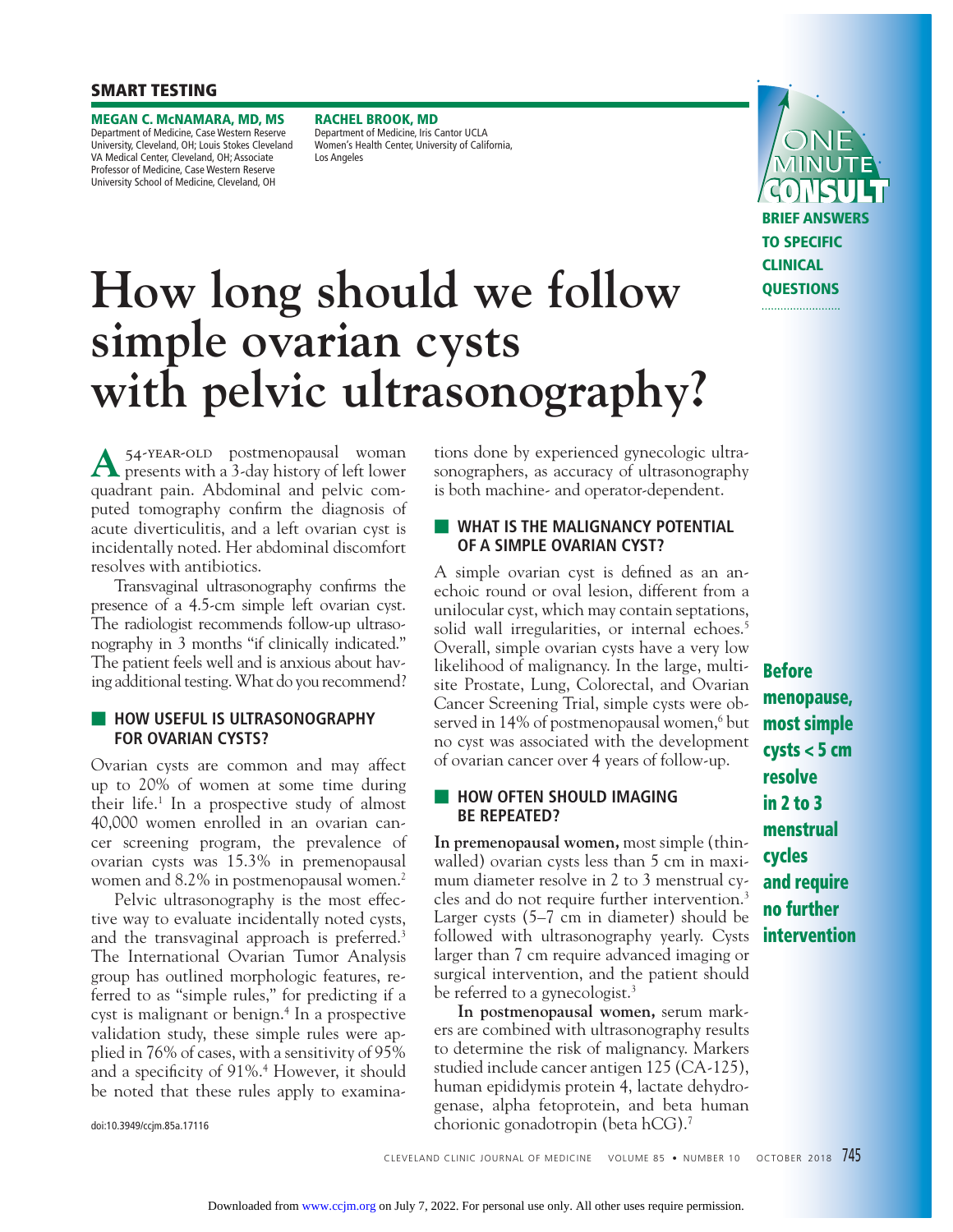CA-125, the most studied marker, is elevated in more than 90% of advanced-stage ovarian cancers, but in only 50% of patients wth early-stage cancer.<sup>1,8</sup> However, CA-125 may be elevated in a variety of other settings, including benign gynecologic disorders (pelvic infection, fibroids, endometriosis, adenomyosis) and nongynecologic disorders (liver disease, pancreatitis, and diverticulitis). Thus, it is unreliable for distinguishing benign from malignant ovarian masses in premenopausal women.<sup>1,3</sup>

 Current guidelines recommend routine measurement of CA-125 in the initial evaluation of all postmenopausal women with an ovarian mass.7,8

 Using a cutoff of 30 IU/mL, CA-125 has a sensitivity of  $81\%$  and a specificity of  $75\%$  for ovarian malignancy. However, serial measurements may be more useful for assessing ovarian cancer risk, especially in the setting of rapidly rising values. $1,3$ 

 The Risk for Malignancy Index (RMI), which categorizes a cyst's risk for malignancy, can be calculated based on the patient's menopausal status, ultrasonographic characteristics (1 point each for multilocular cyst, solid area, metastasis, ascites, and bilateral lesions), and serum CA-125 level. The RMI has a sensitivity of 78% and a specificity of 87% for predicting ovarian cancer.8

 Postmenopausal women with an asymptomatic small cyst  $(< 5$  cm), a normal CA-125 level, and an RMI < 200 can be followed conservatively, with repeat ultrasonography in 4 to 6 months. At that time, if the cyst has not grown and the CA-125 level is normal, expectant management can continue, with reassessment in 4 to 6 months. If imaging remains unchanged and the CA-125 is persistently normal, the patient may be discharged from follow-up.8

 If at any time during the evaluation the calculated RMI is greater than 200, there is an increased risk for malignancy, and the patient should be referred to a gynecologic oncologist for advanced imaging.

 An algorithm from the Royal College of Obstetricians and Gynaecologists for managing ovarian cysts in postmenopausal women is available at www.rcog.org.uk/globalassets/ documents/guidelines/green-top-guidelines/ gtg  $34.$ pdf. $8$ 

#### ■ **CURRENT GUIDELINES ON REPEAT IMAGING**

The American College of Radiology (ACR) has created a "Choosing Wisely" guideline to clarify when repeat imaging for ovarian cysts is indicated, to reduce both patient anxiety and healthcare costs.<sup>9</sup> These guidelines highlight the distress women may experience from repeat testing due to concerns about cancer.

 The guidelines also note that testing is often done during varying times of the menstrual cycle, thereby detecting new cysts, as opposed to monitoring previously detected cysts. Repeat ultrasonography may lead to surgical interventions that are not evidencebased, such as cystectomy or oophorectomy, in patients without radiologic features of malignancy or associated pelvic pain. And while ultrasonography is less expensive than other imaging tests, unnecessary imaging can mean additional costs to the patient, such as copayments, and possibly large payments for patients without insurance.

 The American College of Obstetricians and Gynecologists (ACOG) and the ACR guidelines recommend against unnecessary repeat imaging for ovarian cysts.7,10 The ACOG Practice Bulletin on the Evaluation and Management of Adnexal Masses states, "Simple cysts up to 10 cm in diameter on transvaginal ultrasonography performed by experienced ultrasonographers are likely benign and may be safely monitored using repeat imaging without surgical intervention, even in postmenopausal patients."7

 The ideal frequency for repeat testing is yet to be determined. In postmenopausal women with a simple cyst smaller than 5 cm, ACOG guidelines recommend an interval of 4 to 6 months for initial repeat imaging. ACR guidelines recommend no follow-up imaging for simple cysts smaller than 5 cm detected by high-quality ultrasonography in asymptomatic women of reproductive age or for simple cysts smaller than 1 cm in postmenopausal women.10

### **THE CLINICAL BOTTOM LINE**

Simple ovarian cysts can develop as part of the normal menstrual cycle, and although they are more common in premenopausal

**A postmenopausal woman with an asymptomatic cyst < 5 cm, normal CA-125 level, and RMI < 200 can be followed conservatively with repeat imaging in 4–6 months**